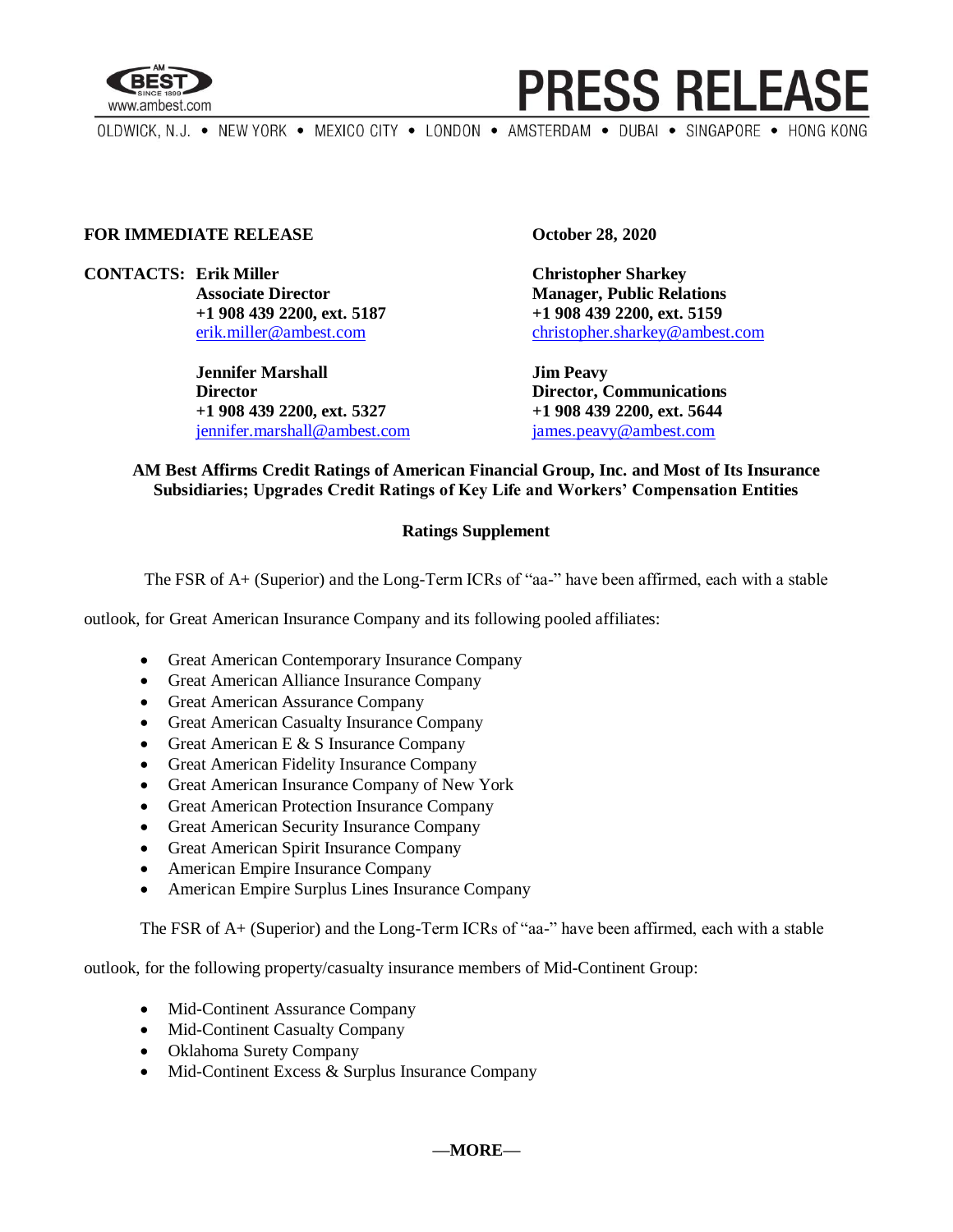

# **PRESS RELEASE**

OLDWICK, N.J. . NEW YORK . MEXICO CITY . LONDON . AMSTERDAM . DUBAI . SINGAPORE . HONG KONG

**—2—**

The FSR of A+ (Superior) and the Long-Term ICRs of "aa-" have been affirmed, each with a stable

outlook, for the following property/casualty members of National Interstate Group:

- National Interstate Insurance Company
- National Interstate Insurance Company of Hawaii, Inc.
- Triumphe Casualty Company
- Vanliner Insurance Company

The FSR of B<sub>++</sub> (Good) and the Long-Term ICRs of "bbb+" have been affirmed, each with a stable

outlook, for Manhattan National Life Insurance Company, a life insurance subsidiary of American Financial

Group, Inc.

The Long-Term ICR of "a-" has been affirmed with a stable outlook for American Financial Group, Inc.

The FSR has been upgraded to A+ (Superior) from A (Excellent) and the Long-Term ICRs to "aa-" from

"a+" with the outlooks revised to stable from positive for the following property/casualty members of Republic

and Summit Insurance Pool:

- Republic Indemnity Company of America
- Republic Indemnity Company of California
- Bridgefield Employers Insurance Company
- Bridgefield Casualty Insurance Company

The FSR has been upgraded to A+ (Superior) from A (Excellent) and the Long-Term ICRs to "aa-" from

"a+", each with a stable outlook, for the following annuity subsidiaries of American Financial Group, Inc.:

- Great American Life Insurance Company
- Annuity Investors Life Insurance Company

The following Long-Term IRs have been affirmed with a stable outlook:

American Financial Group, Inc. —

- -- "bbb+" on \$200 million 4.5% subordinated debentures, due 2060
- -- "bbb+" on \$150 million 5.625% subordinated debentures, due 2060
- -- "bbb+" on \$125 million 5.875% subordinated debentures, due 2059
- -- "bbb+" on \$150 million 6.25% subordinated debentures, due 2054